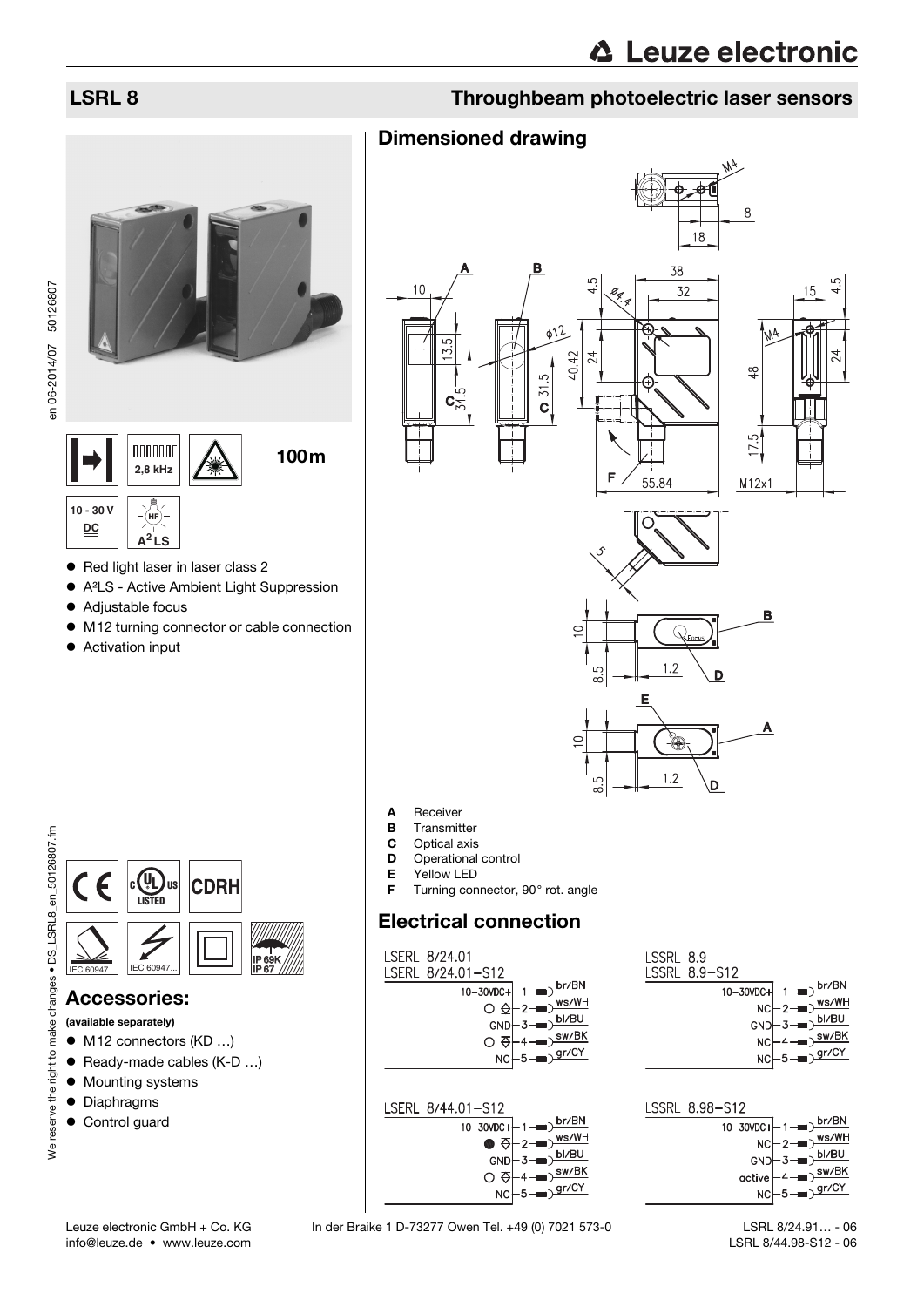# **△ Leuze electronic**

Tables

1):

1):

without diaphragm:

0 8 10

\* for focus adjusted to 2m \*\* for focus adjusted to

**Diagrams** 

**C** Focus set to 16m

 $0.1$ 1,0 10 100

Diameter [mm]

[mm] Jiameter

0 16 20 Operating range [m] \* Typ. operating range limit [m] \*\*

1) Smallest object over the entire operating range with pin diaphragm: Ø=0.7mm, slit diaphragm: Ø=1.0mm

with pin diaphragm in front of receiver

0 60 100

LSRL 8

with slit diaphragm in front of receiver

# **Specifications**

# Optical data

Typ. operating range limit <sup>1)</sup> Operating range <sup>2)</sup><br>Light spot diameter Beam divergence Light source<br>
Wavelenath<br>
Wavelenath

# Timing

Switching frequency 2800Hz Response time 0.18ms Delay before start-up 100ms

 Electrical data Operating voltage U<sub>B</sub> <sup>3)</sup> Residual ripple  $\leq 15\%$  of U<sub>B</sub>

Open-circuit current 35mA Signal voltage high/low Output current<br>Sensitivity

## **Indicators**

Yellow LED, receiver light path free<br>
Yellow LED flashing, receiver light path free

### Mechanical data

Housing metal Optics cover Weight (plug/cable)<br>Connection type

### Environmental data

Ambient temp. (operation/storage) -10°C … +40°C/-40°C … +70°C<br>Protective circuit <sup>4)</sup> 2, 3 VDE safety class <sup>5)</sup><br>Degree of protection <sup>6)</sup> Standards applied<br>Certifications

### **Options**

Activation input active Transmitter active/not active  $U<sub>B</sub>/0V$  or not connected

1) Typ. operating range limit: max. attainable range without performance reserve with focus set to  $\infty$ 

3) For UL applications: for use in class 2 circuits according to NEC only 4) 2=polarity reversal protection. 3=short circuit protection for all output 4) 2=polarity reversal protection, 3=short circuit protection for all outputs<br>5) Rating voltage 250VAC

5) Rating voltage 250VAC<br>6) In end position of the tu 6) In end position of the turning connector (turning connector engaged)

7) IP 69K test acc. to DIN 40050 part 9 simulated, high pressure cleaning conditions without the use of additives, acids and bases are not part of the test

8) These proximity switches shall be used with UL Listed Cable assemblies rated 30V, 0.5A min, in the field installation, or equivalent (categories: CYJV/CYJV7 or PVVA/PVVA7)

# Order guide

|                          | <b>Designation</b>   | Part no. |
|--------------------------|----------------------|----------|
| With M12 connector       |                      |          |
| Transmitter and receiver | LSRL 8/24.91-S12     |          |
| Transmitter              | <b>LSSRL 8.9-S12</b> | 50036358 |
| Receiver                 | LSERL 8/24.01-S12    | 50036359 |
| With M12 connector       |                      |          |
| Transmitter and receiver | LSRL 8/44.98-S12     |          |
| Transmitter              | LSSRL 8.98-S12       | 50126800 |
| Receiver                 | LSERL 8/44.01-S12    | 50126801 |
| With 2m cable            |                      |          |
| Transmitter and receiver | LSRL 8/24.91         |          |
| Transmitter              | LSSRL 8.9            | 50037083 |
| Receiver                 | LSERL 8/24.01        | 50037084 |

LSRL 8/24.91… - 06 2014/07 LSRL 8/44.98-S12 - 06

100m 60m Light spot diameter 0.1mm adjustable (see diagrams) Focus adjustment range 140mm … (see diagrams) wave.<br>670nm (visible red light, polarized)

10 ... 30VDC<br>≤ 15% of U<sub>B</sub> .../24... 1 PNP and 1 NPN transistor output, light switching<br>.../44... 2 PNP transistor outputs, antivalent 2 PNP transistor outputs, antivalent<br>  $\geq (U_B - 2V)/\leq 2V$ <br>
max. 100 mA adjustable with 270° potentiometer

light path free, no performance reserve

Connection type M12 connector, 5-pin, turning or cable: 2000mm, 5x0.25mm2

 $2, 3$ II, all-insulated  $IP$  67, IP 69K  $^{7}$ Laser class 2 (in accordance with EN 60825-1) IEC 60947-5-2<br>UL 508, C22.2 No.14-13 <sup>3) 8)</sup>

- 2) Operating range: recommended range with performance reserve with focus set to 2m
- 

# Remarks **Operate in accordance with**

# **intended use!**

- $\ddot{\diamond}$  This product is not a safety sensor and is not intended as personnel protection.
- $\overset{\text{\tiny{(b)}}}{\triangleright}$  The product may only be put into operation by competent persons.
- $\%$  Only use the product in accordance with the intended use.



Typ. light spot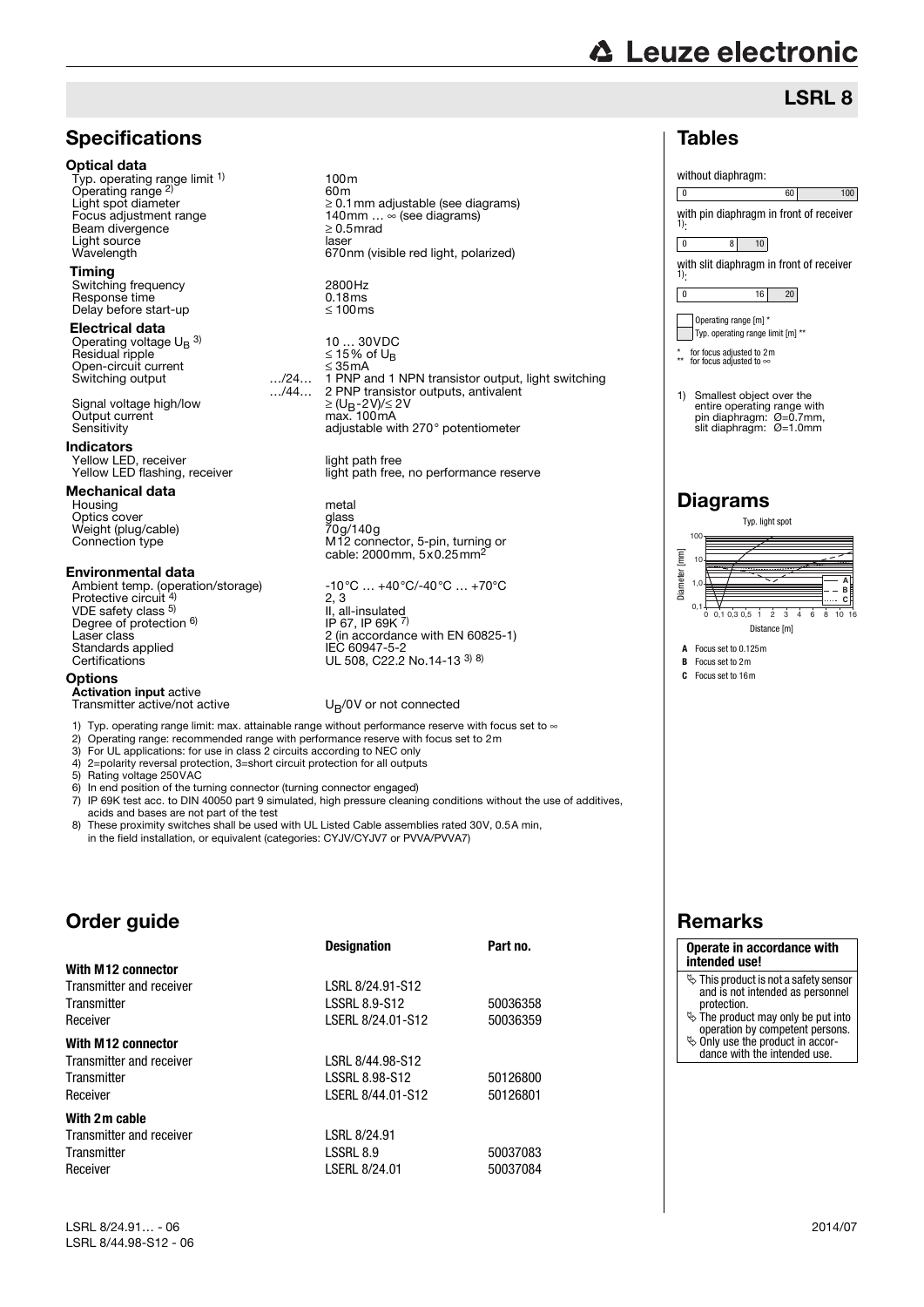# LSRL 8 Throughbeam photoelectric laser sensors

# Laser safety notices

# ATTENTION, LASER RADIATION – LASER CLASS 2

### Never look directly into the beam!

The device fulfills the EN 60825-1:2008-05 (IEC 60825-1:2007) safety regulations for a product in laser class 2 as well as the U.S. 21 CFR 1040.10 regulations with deviations corresponding to "Laser Notice No. 50" from June 24th, 2007.

- $\%$  Never look directly into the laser beam or in the direction of reflecting laser beams!
- If you look into the beam path over a longer time period, there is a risk of injury to the retina.
- $\%$  Do not point the laser beam of the device at persons!
- $\%$  Intercept the laser beam with an opaque, non-reflective object if the laser beam is accidentally directed towards a person.
- When mounting and aligning the device, avoid reflections of the laser beam off reflective surfaces!
- CAUTION! Use of controls or adjustments or performance of procedures other than specified herein may result in hazardous light exposure.
	- The use of optical instruments or devices (e.g., magnifying glasses, binoculars) with the product will increase eye hazard.
- $\%$  Adhere to the applicable legal and local regulations regarding protection from laser beams acc. to EN 60825 (IEC 60825) in its latest version.
- $\%$  The device must not be tampered with and must not be changed in any way. There are no user-serviceable parts inside the device. Repairs must only be performed by Leuze electronic GmbH + Co. KG.

# **NOTICE**

## Affix laser information and warning signs!

Laser information and warning signs are affixed to the device(see  $(1)$ ). In addition, self-adhesive laser information and warning signs (stick-on labels) are supplied in several languages (see  $(2)$ ).

- $\%$  Affix the laser information sheet with the language appropriate for the place of use to the device.
- When using the device in the US, use the stick-on label with the "Complies with 21 CFR 1040.10" notice.
- $\%$  Affix the laser information and warning signs near the device if no signs are attached to the device (e.g. because the device is too small) or if the attached laser information and warning signs are concealed due to the installation position. Affix the laser information and warning signs so that they are legible without exposing the reader to the laser radiation of the device or other optical radiation.